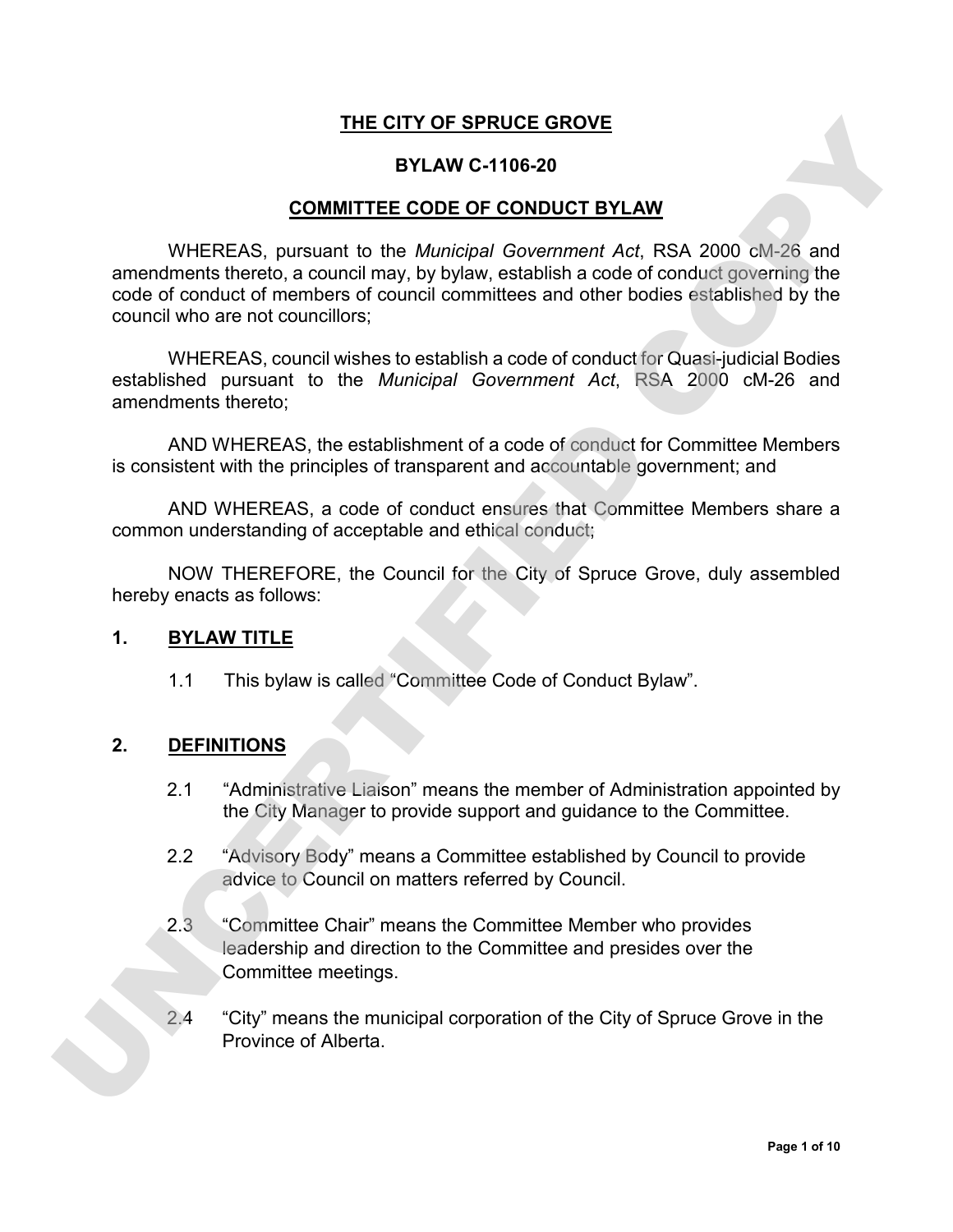- 2.5 "Committee" means a Council appointed Governing Body, Advisory Body, or Quasi-judicial Body whether known as a board, commission, committee, tribunal or task force.
- 2.6 "Committee Member" means members of the public who are appointed to sit on a Committee for a defined term.
- 2.7 "Confidential Information" means information that a Committee Member has a legal duty not to disclose. It also includes information that is not public, and the disclosure of which could reasonably harm the interests of individuals or organizations, including the City. Confidential Information does not include information that has previously been made publicly available.
- 2.8 "Conflict of Interest" means any situation including, but not limited to a pecuniary (financial), occupational, or familial situation in which a Committee Member's objectivity, judgement or ability to act in the best interests of the Committee or the community may be affected or appear to be affected. The interests of Immediate Relatives of a Committee Member are also considered to be in the interests of the Committee Member. CS "Committee" (means a Council appointed Governing Body, Advisory Body, Considers and the particle Mension, committee<br>or Quasi-judicial Body whether known as a board, commission, committee<br>thround of task force.<br>The parti
	- 2.9 "Council" means the Council of the City of Spruce Grove elected pursuant to the *Local Authorities Election Act*, RSA 2000 cL-21.
	- 2.10 **"**Gift" means gifts, gratuities, cash, promotional items, entertainment, prizes, hospitality, use of assets or property, or anything of value (cash or in kind) from anyone who has business or is seeking business with the City, or who conducts activities that are regulated by the City, or who has interests that may be substantially affected by the actions of the City.
	- 2.11 "Governing Body" means a Committee established by Council to provide oversight on matters referred by Council and to make decisions on behalf of Council.
	- 2.12 "Immediate Relative" means a Committee Member's spouse or adult interdependent partner, a Committee Member's sibling, a Committee Member's children, the parents of a Committee Member, and the parents of a Committee Member's spouse or adult interdependent partner.
	- 2.13 "Quasi-judicial Body" means a tribunal which holds hearings to resolve disputes, regulate activities, adjudicate on matters and determine legal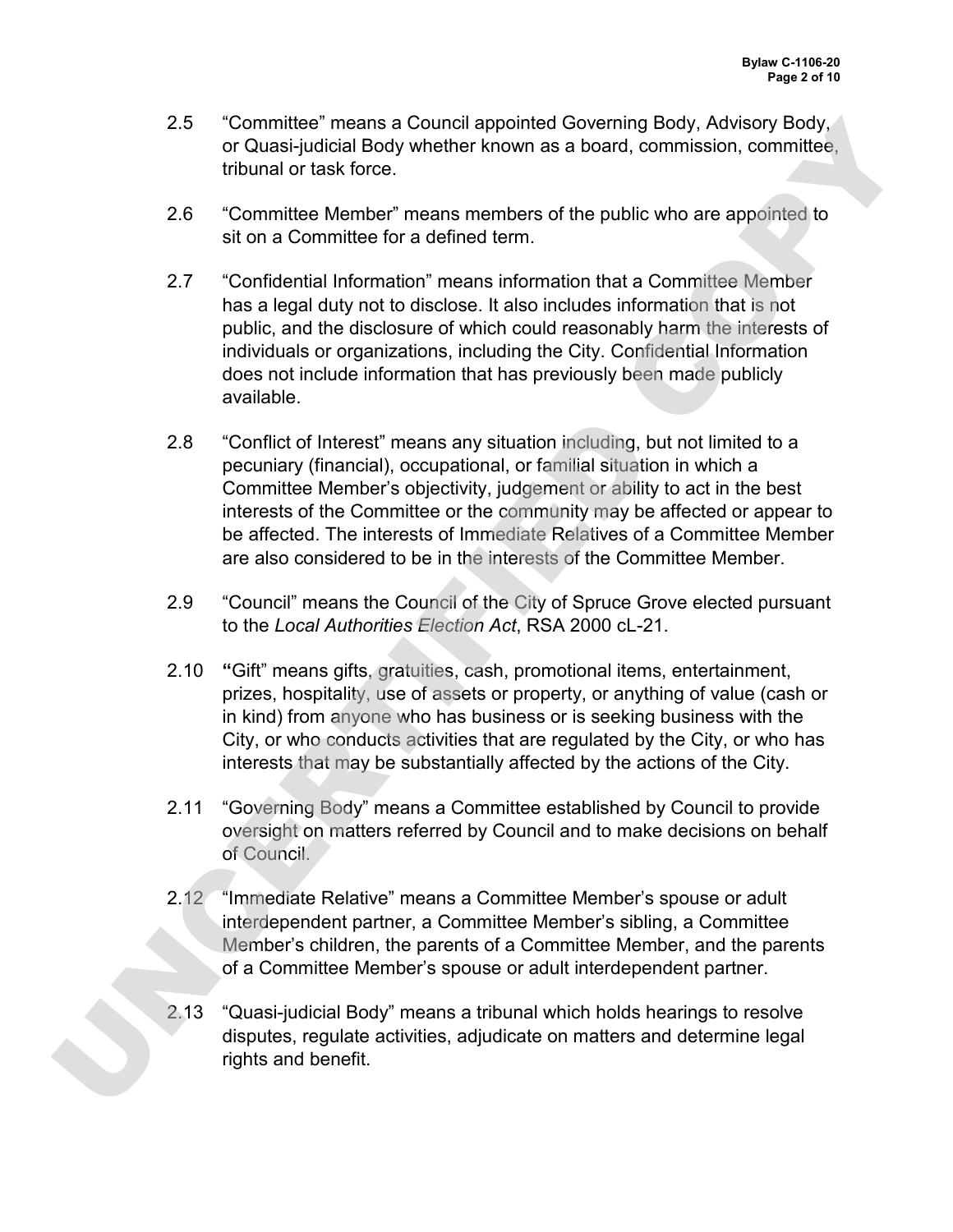2.14 "Record" means a record of information in any form including books, documents, maps, drawings, photographs, letters, vouchers and papers, sound recordings, videotapes, electronic files, electronic mail transmissions, word processing files, databases and spreadsheets, and any other information that is written, photographed, recorded or stored in any manner, but does not include software or any mechanism that produces records. 2.14 "Record means a record of information in any form metuling books,<br>documents, maps, drawings, photographs, letters, vocabers and papers,<br>sound recordings, volobiging, the<br>documental (and the proposition) first distance

### **3. GENERAL**

- 3.1 The Committee Code of Conduct:
	- (a) sets out clear expectations for the behavior and ethical conduct of Committee Members;
	- (b) provides guidance to Committee Members regarding the standard conduct they are expected to exercise in their duties as appointed Committee Members; and
	- (c) provides a mechanism for responding to alleged breaches of the Committee Code of Conduct.
- 3.2 This bylaw applies only to members of the public appointed to Committees. Councillors appointed to a Committee shall abide by the Council Code of Conduct Bylaw.
- 3.3 Committee Members shall not assume that any unethical activities not covered by or specifically prohibited by this bylaw, or by any legislation are therefore condoned. If in doubt about actions they may be contemplating, Committee Members are encouraged to seek advice from the Committee Chair or the Administrative Liaison.
- 3.4 Committee Members shall affirm a declaration to uphold the Code of Conduct, attached as Schedule "A".

# **4. ADHERENCE TO LEGISLATION**

4.1 Committee Members shall uphold the law established by the Parliament of Canada and the Legislature of Alberta and the bylaws, policies and procedures adopted by Council.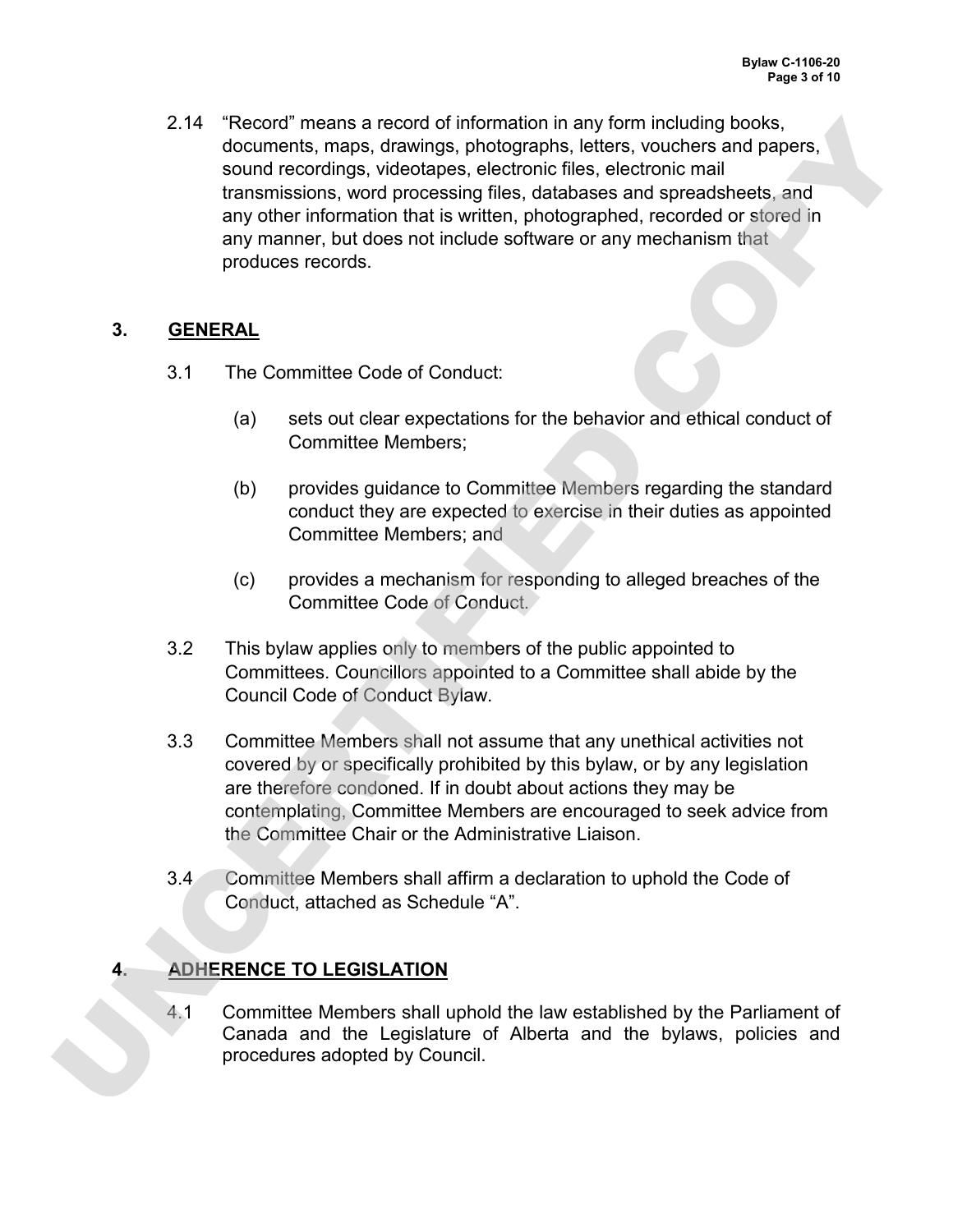#### **5. REPRESENTING THE CITY**

- 5.1 When representing the City, Committee Members shall:
	- (a) recognize that the function of a Committee is, at all times, service to their community and the public;
	- (b) act honestly and in good faith, while promoting the public interest and advancing the mandate of the Committee;
	- (c) exercise their duties in an impartial manner while making objective decisions, rather than subjective decisions based on bias or prejudice; and
	- (d) perform their functions and duties in a conscientious and diligent manner with integrity, accountability and transparency.

### **6. RESPECTFUL INTERACTIONS**

- 6.1 Committee Members shall:
	- (a) treat fellow Committee Members, Councillors, Administration and the public with respect and courtesy;
	- (b) act in a diligent manner including preparing for, attending and making an earnest effort to actively participate in meetings;
	- (c) conduct themselves in a professional and transparent manner, and shall refrain from engaging in conduct that is disruptive to the meeting;
	- (d) treat each other fairly, recognizing and valuing the diversity among Committee Members; and
- (e) communicate and work with fellow Committee Members in an open and honest manner, while promoting a spirit of cooperation by listening to and respecting those opinions that may differ. 5. **INTERFERENTIFIED CITY**<br>
(a) recognize that the function of a Committee is, at all times, service<br>
(b) recognize that the function of a Committee is, at all times, service<br>
(c) and nonestig and in good faith, while pro

# **7. CONFIDENTIAL INFORMATION**

7.1 Committee Members shall not: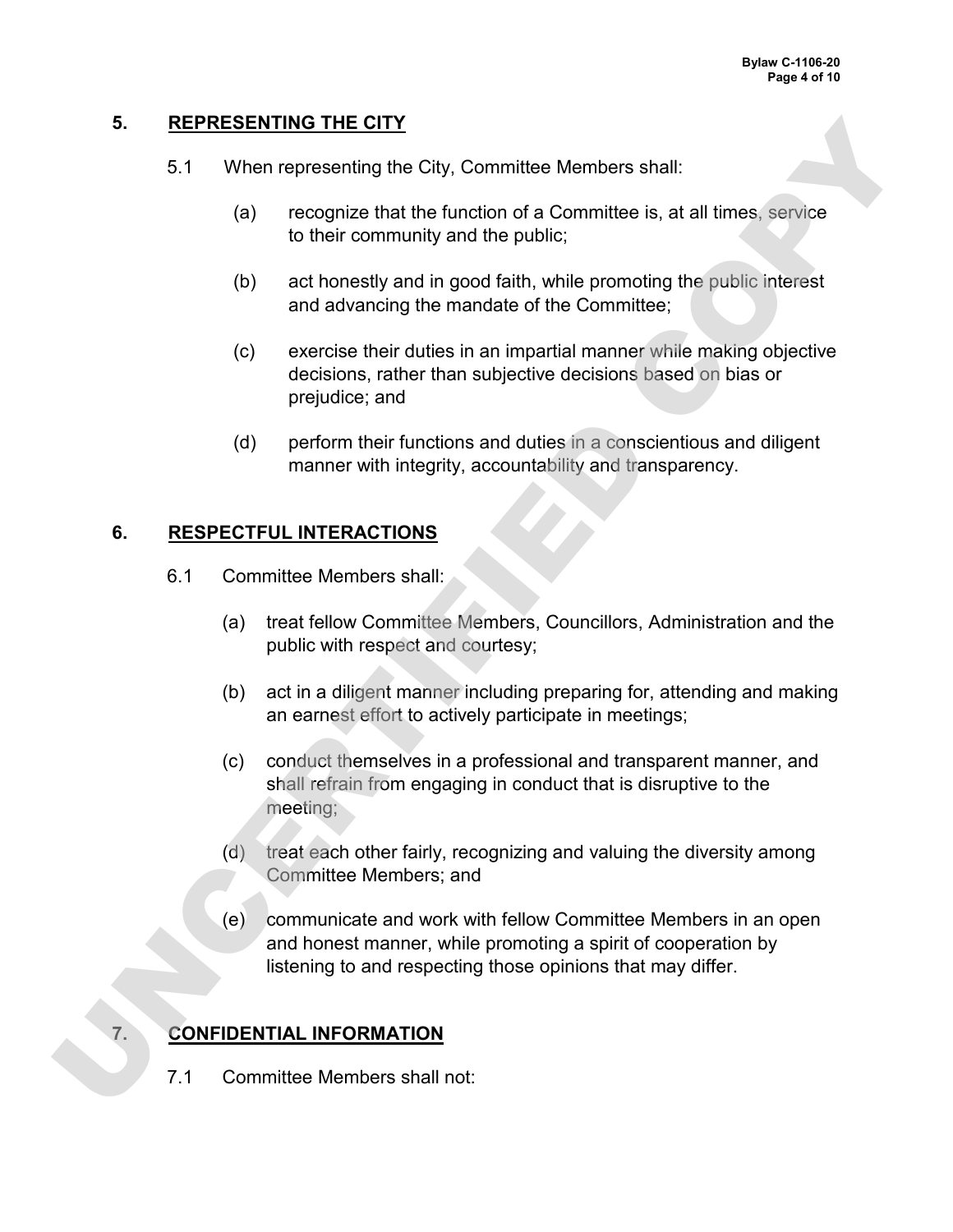- (a) use Confidential Information acquired during their appointment for their personal use or gain, or the personal use or gain of any other person; nor
- (b) disclose Confidential Information, verbal or written, unless the Committee Member is authorized to do so by law.
- 7.2 Committee Members shall report any unauthorized disclosure or access of Confidential Information to the Administrative Liaison as soon as the Committee Member becomes aware such an incident has occurred.
- 7.3 Ethical guidelines related to Confidential Information apply in perpetuity.

### **8. CONFLICTS OF INTEREST**

- 8.1 Committee Members shall avoid Conflicts of Interest, or any situations that could give rise to a potential or perceived Conflicts of Interest.
	- (a) Where a Committee Member believes they have a Conflict of Interest, they shall declare the Conflict of Interest and the general nature thereof.
	- (b) If a Committee Member is not certain whether there is a real or perceived Conflict of Interest, they shall bring it forward to the Committee.
	- (c) It is the responsibility of every Committee Member who is aware of a real or perceived Conflict of Interest on the part of a fellow Committee Member to raise the issue for clarification, first with the Committee Member in question, and if still unresolved, with the Committee Chair.
	- (d) The Committee will determine by majority vote if a Conflict of Interest exists. The Committee Member potentially in conflict shall be absent from the discussion and shall not vote on the issue of whether a Conflict of Interest exists.
- (e) Where a Committee Member has declared a Conflict of Interest in a matter or a majority of the Committee has voted that a Conflict of Interest exists for a specific Committee Member in a matter, the affected Committee Member shall leave the meeting room for the (a) use Confidential Information acquired during their appointment for personal use or gain of they person, nor<br>
(b) disclose Confidential Information, verbal or written, unless the<br>
Committee Member is authorized to do so duration of any discussion on the matter, abstain from participating in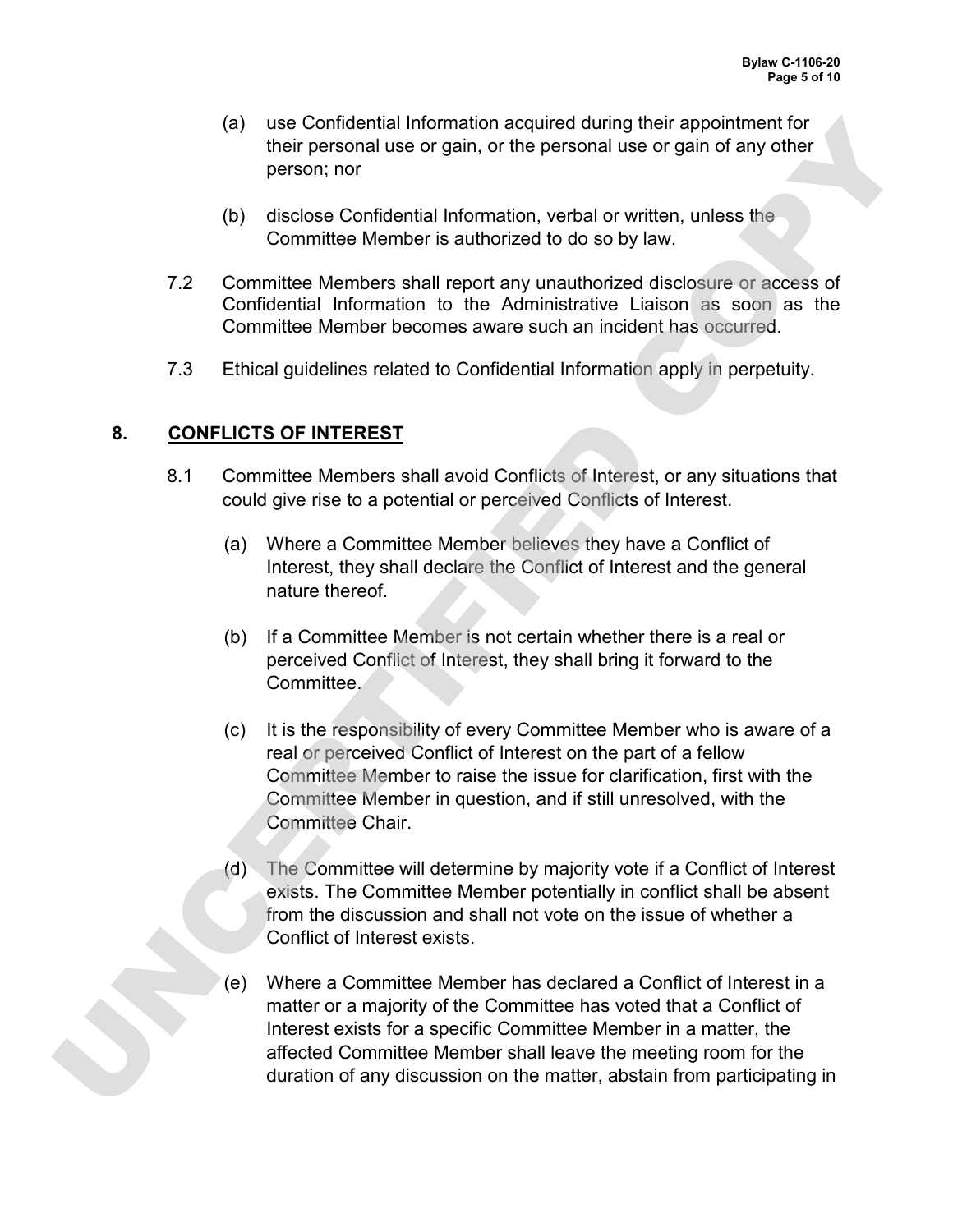any discussion on the matter, not attempt to influence the outcome, and shall not vote on the matter.

#### **9. IMPROPER USE OF INFLUENCE**

- 9.1 Committee Members shall not:
	- (a) use their position to secure special privileges, Gifts, favours or exemptions for themselves or any other person or organization; nor
	- (b) use their position to advance their personal interests or the interests of any person or organization with whom or with which they are associated.

#### **10. ACCEPTANCE OF GIFTS**

- 10.1 Committee Members must not accept Gifts that would, to a reasonable member of the public, appear to be in gratitude for influence or to induce influence.
- 10.2 Committee Members may accepts Gifts that normally accompany the responsibilities of their Committee duties and are received as a result of protocol or social obligation, provided the Gift does not exceed \$300.00.
- 10.3 Gifts received by a Committee Member on behalf of the City or the Committee as a matter of official protocol which have significance or historical value for the City shall be left with the Administrative Liaison when the Committee Member is no longer a member of the Committee. any discussion on the matter, not attempt to influence the outcome,<br>and shall not vote on the matter.<br>
9.<br>
<u>IMPROPER USE OF INFLUENCE</u><br>
9.1 Committee Members shall not<br>
(a) use their position to secure special privileges.

### **11. COMMUNICATING ON BEHALF OF THE CITY OR COMMITTEE**

- 11.1 Committee Members shall not communicate to the media on behalf of the City.
- 11.2 Governing Bodies and Quasi-judicial Bodies
	- (a) Only the Committee Chair may communicate with the media on behalf of the Committee.
- 11.3 Advisory Bodies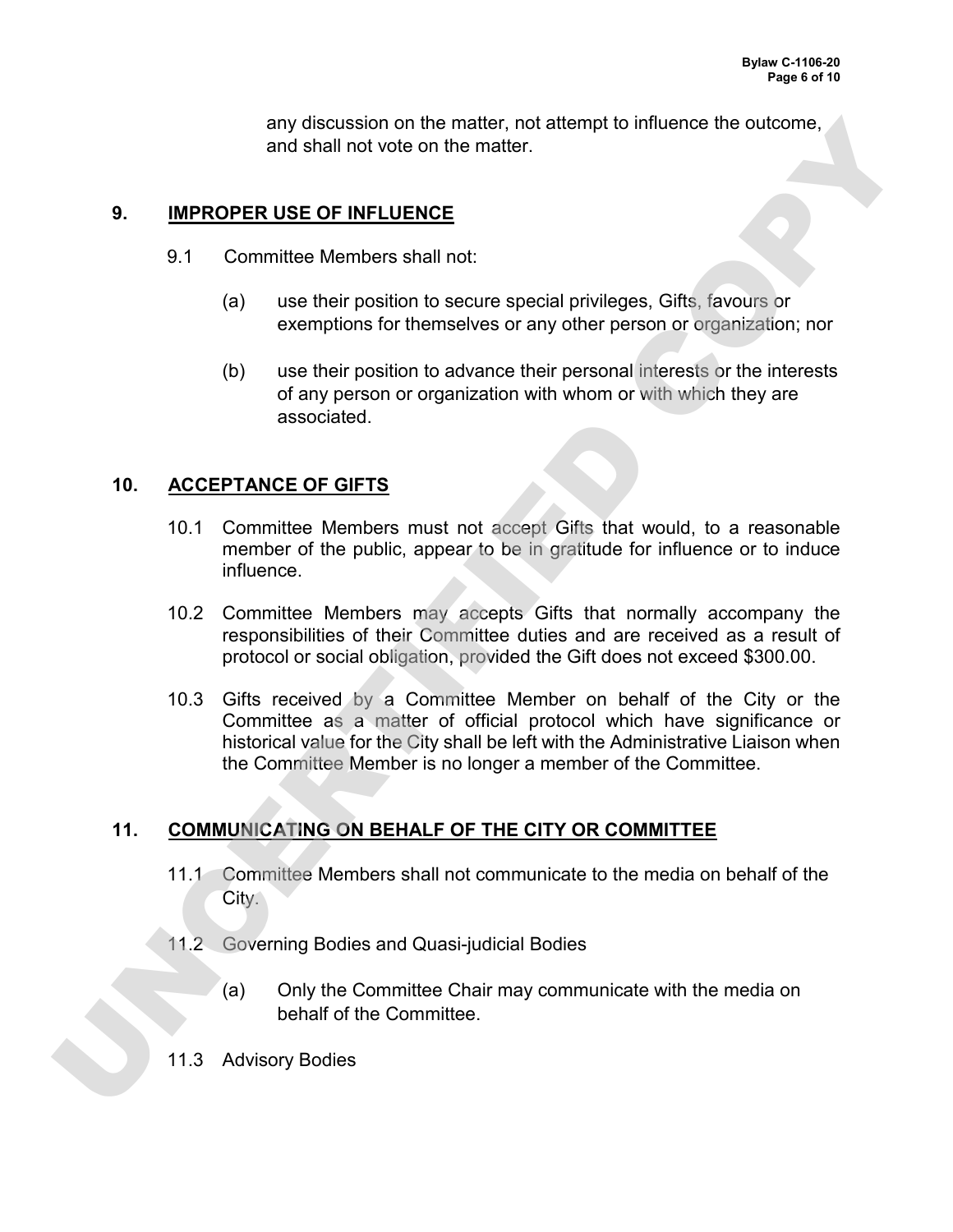- (a) Committee Members shall not communicate with the media on behalf of the Committee.
- (b) All official information and recommendations from a Committee will be communicated by the Chair to Council, unless a Committee Member has been authorized by the Chair to communicate to Council.
- (c) Any decisions of Council based on Committee recommendations will be communicated to the public and media on behalf of Council by the Mayor or by the City's Corporate Communication's department.

## **12. USE OF SOCIAL MEDIA**

12.1 If posting on social media regarding Committee or City related matters, Committee Members shall state clearly that they are speaking strictly for themselves and not for the Committee or the City.

# **13. USE OF MUNICIPAL ASSETS AND SERVICES**

- 13.1 Committee Members shall not use any City resources, property, equipment, services, technology, information or supplies to advance their personal interests or the interests of any person or organization with whom or with which they are associated. (a) Committee. Members shall not communicate with the media on<br>
behalf of the Committee.<br>
(b) All official information and recommendations from a Committee will<br>
be contrinuited to the Control to Council, unless a Committ
	- 13.2 Committee Members shall only use City resources, property, equipment, technology, supplies and Records in performance of their duties as a Committee Member.
	- 13.3 Committee Members shall return to the Administrative Liaison any resources, property, equipment, technology, supplies and Records upon completion of their term.

# **14. COMPLAINTS PROCESS**

14.1 Any Committee Member, member of Council, or person who has witnessed or identified conduct by a Committee Member that they reasonably believe, in good faith, is in contravention of this bylaw may address the prohibited conduct by: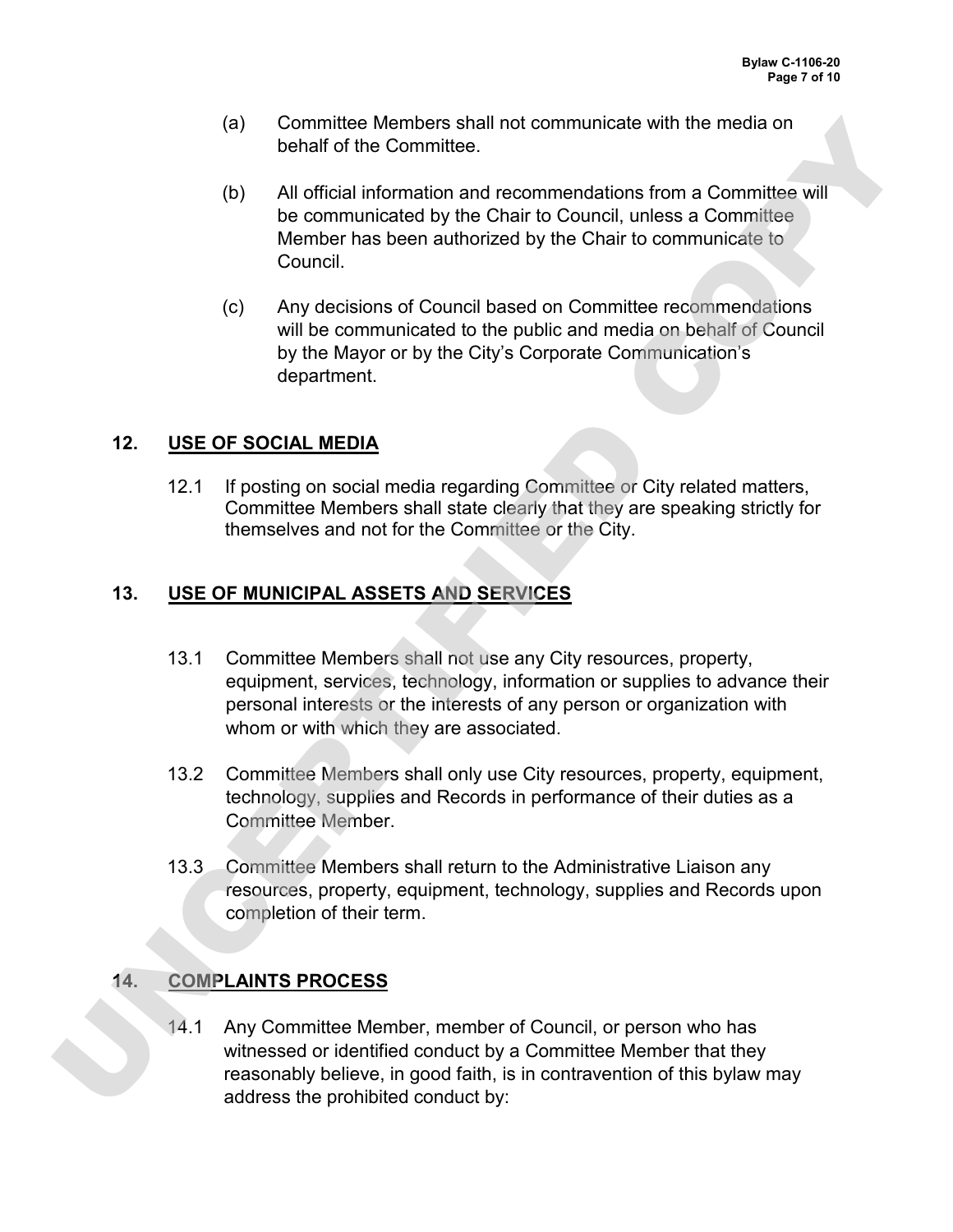- (a) advising the Committee Member that their conduct violates this bylaw and by encouraging the Committee Member to correct their conduct;
- (b) requesting the Chair assist in holding an informal discussion with the Committee Member regarding the alleged complaint to resolve the issue;
	- $(i)$  if the Chair is the subject of a complaint, the assistance of the Vice-Chair may be requested.
- (c) submitting, in writing, a formal complaint to the Mayor setting out the facts giving rise to the allegation of wrong-doing of a Committee Member.
- (i) The Mayor may appoint an independent third party investigator to assess the complaint and make a recommendation to Council whether or not an investigation is warranted. (a) advising the Committee Member that their conduct violates this<br>
bylew and by encouraging the Committee Member to correct their<br>
conduct:<br>
(b) requesting the Chair assist in holding an informal discussion with<br>
the Core
	- (ii) Council shall consider the alleged breaches or the conclusions of an investigation in a closed meeting of Council.

### **15. COMPLIANCE AND ENFORCEMENT**

- 15.1 Sanctions that may be imposed on a Committee Member by Council, upon finding that a Committee Member has contravened this bylaw may include:
	- (a) a letter of reprimand addressed to the Committee Member;
	- (b) requesting the Committee Member issue a letter of apology; or
	- $(c)$  suspension or removal of the Committee Member from their appointed Council Committee.

# **16. SEVERABILITY**

16.1 Every provision of this bylaw is independent of all other provisions and if any provision is declared invalid by a Court, then the invalid provisions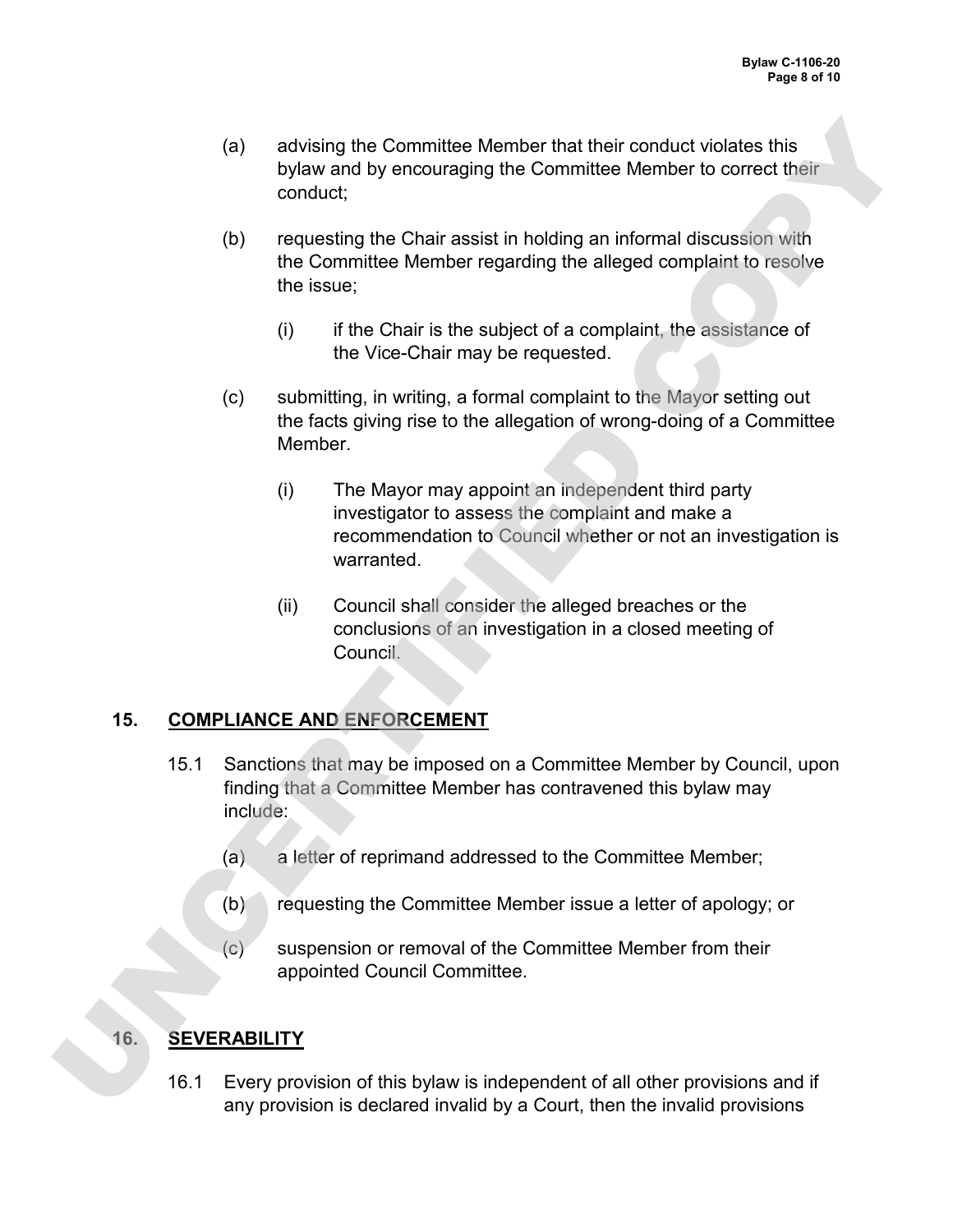shall be severed and the remainder provisions shall remain valid and enforceable.

### **17. EFFECTIVE DATE**

17.1 This bylaw shall come into force and effect when it receives third reading and is duly signed. shall be severed and the remainder provisions shall remain valid and<br>
17. EFFECTIVE DATE<br>
17.1 This bytaw shall come into force and effect when it receives third reading<br>
17.1 This bytaw shall come into force and effect wh

First Reading Carried 9 March 2020

Second Reading Carried 23 March 2020

Third Reading Carried 23 March 2020

Date Signed 20 April 2020

 $\mathcal{L}_\mathcal{L}$  , which is a set of the set of the set of the set of the set of the set of the set of the set of the set of the set of the set of the set of the set of the set of the set of the set of the set of the set of **Mayor** 

 $\mathcal{L}_\mathcal{L}$  , which is a set of the set of the set of the set of the set of the set of the set of the set of the set of the set of the set of the set of the set of the set of the set of the set of the set of the set of **City Clerk**